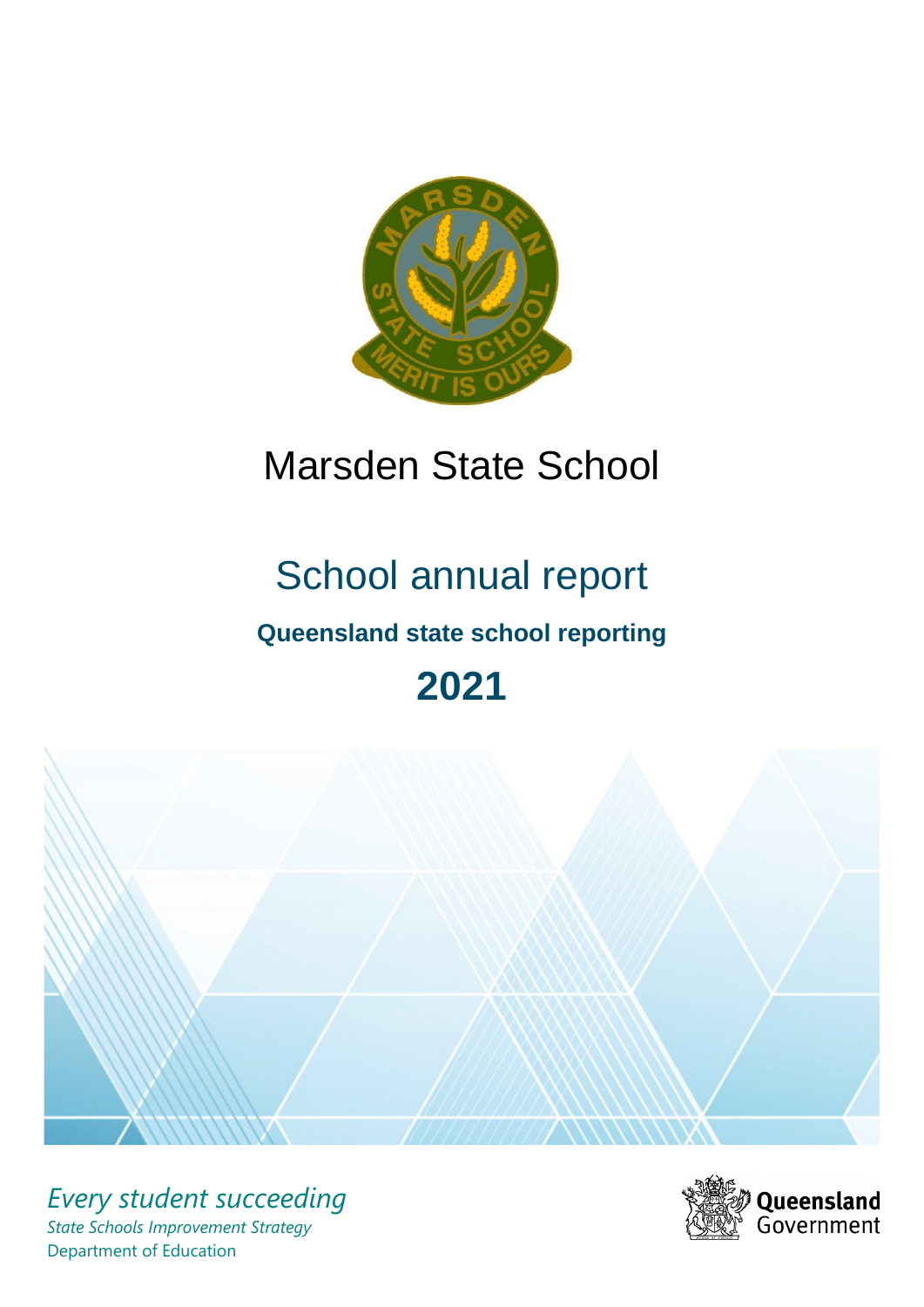**OFFICIAL – Public** Published as information source only. Public information used to create this report may not appear in this format in the public domain Please refer to disclaimer information.

#### **Contact details**

| <b>Postal Address</b> | Hickory Street Marsden 4132   |
|-----------------------|-------------------------------|
| <b>Phone</b>          | (07) 3489 9333                |
| Fax                   |                               |
| <b>Email</b>          | principal@marsdenss.eq.edu.au |
| Website               | https://marsdenss.eq.edu.au   |

#### **Disclaimer**

The materials presented in this report are distributed by the Department of Education (the department) as an information source only.

The information and data in this report is subject to change without notice.<br>The department makes no statements, representations, or warranties about the accuracy or completeness of, and you should not rely on, any informa report.

The department disclaim all responsibility and all liability (including without limitation, liability in negligence) for all expenses, losses, damages and costs you might incur as a result of the information in this report being inaccurate or incomplete in any way, and for any reason. Despite our best efforts, the department makes no warranties that the information in this report is free of infection by computer viruses or other contamination.

2021 School annual report Marsden State School 1 and 1 and 1 and 1 and 1 and 1 and 1 and 1 and 1 and 1 and 1 and 1 and 1 and 1 and 1 and 1 and 1 and 1 and 1 and 1 and 1 and 1 and 1 and 1 and 1 and 1 and 1 and 1 and 1 and 1 and 1 and 1 and 1 and 1 a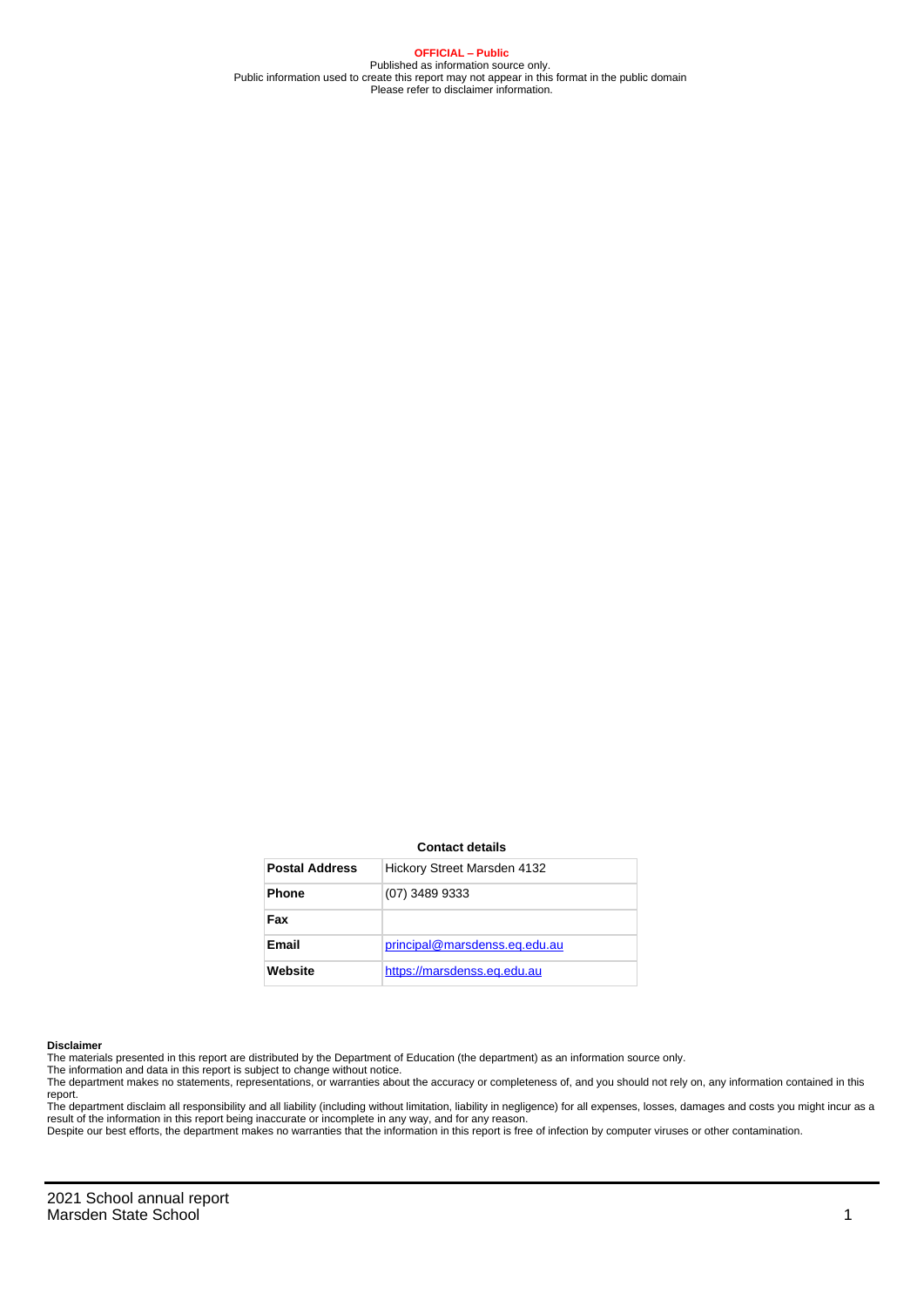| School context                   |                                                                                                                                                                                              |
|----------------------------------|----------------------------------------------------------------------------------------------------------------------------------------------------------------------------------------------|
| Coeducational or single sex      | Coeducational                                                                                                                                                                                |
| <b>Independent Public School</b> | No.                                                                                                                                                                                          |
| Year levels offered in 2021      | Prep Year - Year 6                                                                                                                                                                           |
| Webpages                         | Additional information about Queensland state schools is located on the:<br>My School website<br>Queensland Government data website<br>Queensland Government schools directory website.<br>٠ |

## **Characteristics of the student body**

#### **Student enrolments**

#### **Table 1: Student enrolments by year level**

|                   |       | <b>February</b> |       |       | <b>August</b> |       |
|-------------------|-------|-----------------|-------|-------|---------------|-------|
| Year Level        | 2019  | 2020            | 2021  | 2019  | 2020          | 2021  |
| <b>Prep Year</b>  | 128   | 191             | 156   | 140   | 189           | 162   |
| Year 1            | 136   | 142             | 187   | 143   | 143           | 194   |
| Year <sub>2</sub> | 147   | 146             | 154   | 155   | 145           | 155   |
| Year <sub>3</sub> | 140   | 168             | 152   | 153   | 165           | 155   |
| Year 4            | 176   | 165             | 171   | 190   | 164           | 169   |
| Year 5            | 161   | 200             | 179   | 165   | 198           | 188   |
| Year <sub>6</sub> | 148   | 177             | 198   | 154   | 173           | 199   |
| <b>Total</b>      | 1,036 | 1,189           | 1,197 | 1,100 | 1,177         | 1,222 |

Notes

1. Student counts include headcount of all full- and part-time students at the school.

#### **Average class sizes**

#### **Table 2: Average class size information for each phase of schooling**

| <b>Year Levels</b> | 2019 | 2020 | 2021 |
|--------------------|------|------|------|
| Prep – Year 3      | 24   | 23   | 23   |
| Year 4 – Year 6    | 27   | דכי  | 27   |

Notes

1. Classes are measured against the target of 25 students per teacher in Prep to Year 3 and Years 11 to 12, and target of 28 students per teacher in Years 4 to 10. Where composite classes exist across cohorts (e.g. Year 3/4) the class size targets would be the lower cohort target.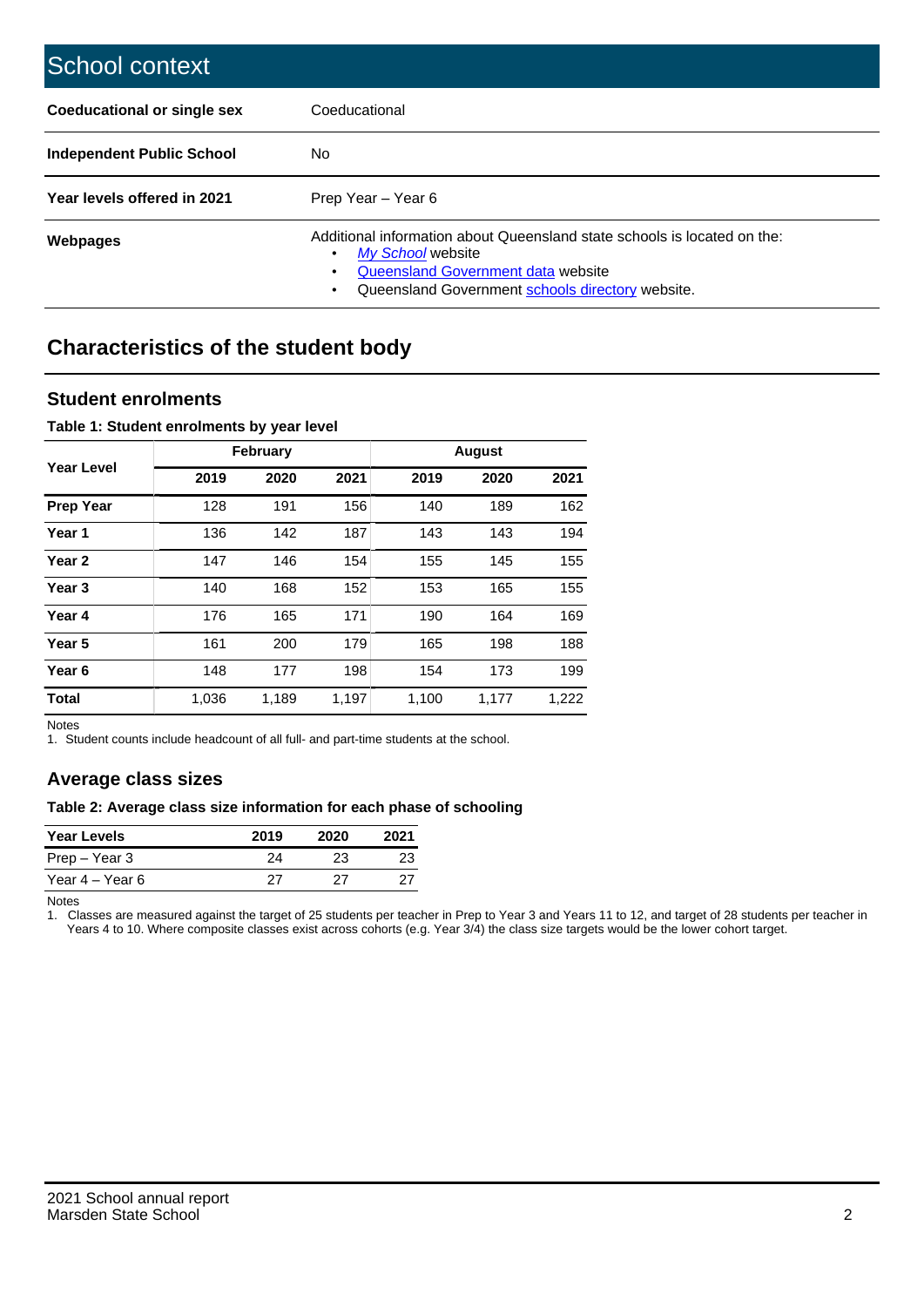#### **Respectful relationships education**

To support students' learning, health and wellbeing all state schools are required to implement respectful relationships education through the Prep to Year 10 Australian Curriculum: Health and Physical Education and/or through school pastoral care programs across Prep to Year 12.

#### **Parent, student and staff satisfaction**

Tables 3–5 show selected items from the Parent/Caregiver, Student and Staff School Opinion Surveys. In response to the COVID-19 health emergency, the annual school opinion surveys of students, teachers and staff were not administered in 2020. A new time series started in 2021 and data from this collection is not considered directly comparable with earlier collections due to significant methodology changes.

For state level information go to the **[School Opinion Survey](https://qed.qld.gov.au/publications/reports/statistics/schooling/schools/schoolopinionsurvey) webpage**.

#### **Table 3: Parent/Caregiver Survey**

| Percentage of parents/caregivers who agree <sup>1</sup> that:                                               | 2019  | 2020 | 2021  |
|-------------------------------------------------------------------------------------------------------------|-------|------|-------|
| This is a good school.                                                                                      | 94.5% |      | 95.5% |
| My child likes being at this school. <sup>2</sup>                                                           | 97.3% |      | 90.3% |
| My child feels safe at this school. <sup>2</sup>                                                            | 95.9% |      | 89.8% |
| My child's learning needs are being met at this school. <sup>2</sup>                                        | 91.9% |      | 87.0% |
| My child is making good progress at this school. <sup>2</sup>                                               | 93.2% |      | 91.7% |
| Teachers at this school expect my child to do his or her best. <sup>2</sup>                                 | 97.3% |      | 97.7% |
| Teachers at this school provide my child with useful feedback about his or her school<br>work. <sup>2</sup> | 90.5% |      | 92.2% |
| Teachers at this school motivate my child to learn. <sup>2</sup>                                            | 94.6% |      | 95.5% |
| Teachers at this school treat students fairly. <sup>2</sup>                                                 | 91.8% |      | 86.7% |
| can talk to my child's teachers about my concerns. <sup>2</sup>                                             | 95.9% |      | 91.7% |
| This school works with me to support my child's learning. <sup>2</sup>                                      | 94.6% |      | 92.6% |
| This school takes parents' opinions seriously. <sup>2</sup>                                                 | 90.5% |      | 85.0% |
| Student behaviour is well managed at this school. <sup>2</sup>                                              | 91.9% |      | 82.8% |
| This school looks for ways to improve. <sup>2</sup>                                                         | 97.2% |      | 91.1% |
| This school is well maintained. <sup>2</sup>                                                                | 94.6% |      | 90.9% |

Notes

1. Agree represents the percentage of respondents who Somewhat Agree, Agree or Strongly Agree with the statement.

2. Nationally agreed parents/caregiver items.

3. DW = Data withheld to ensure confidentiality.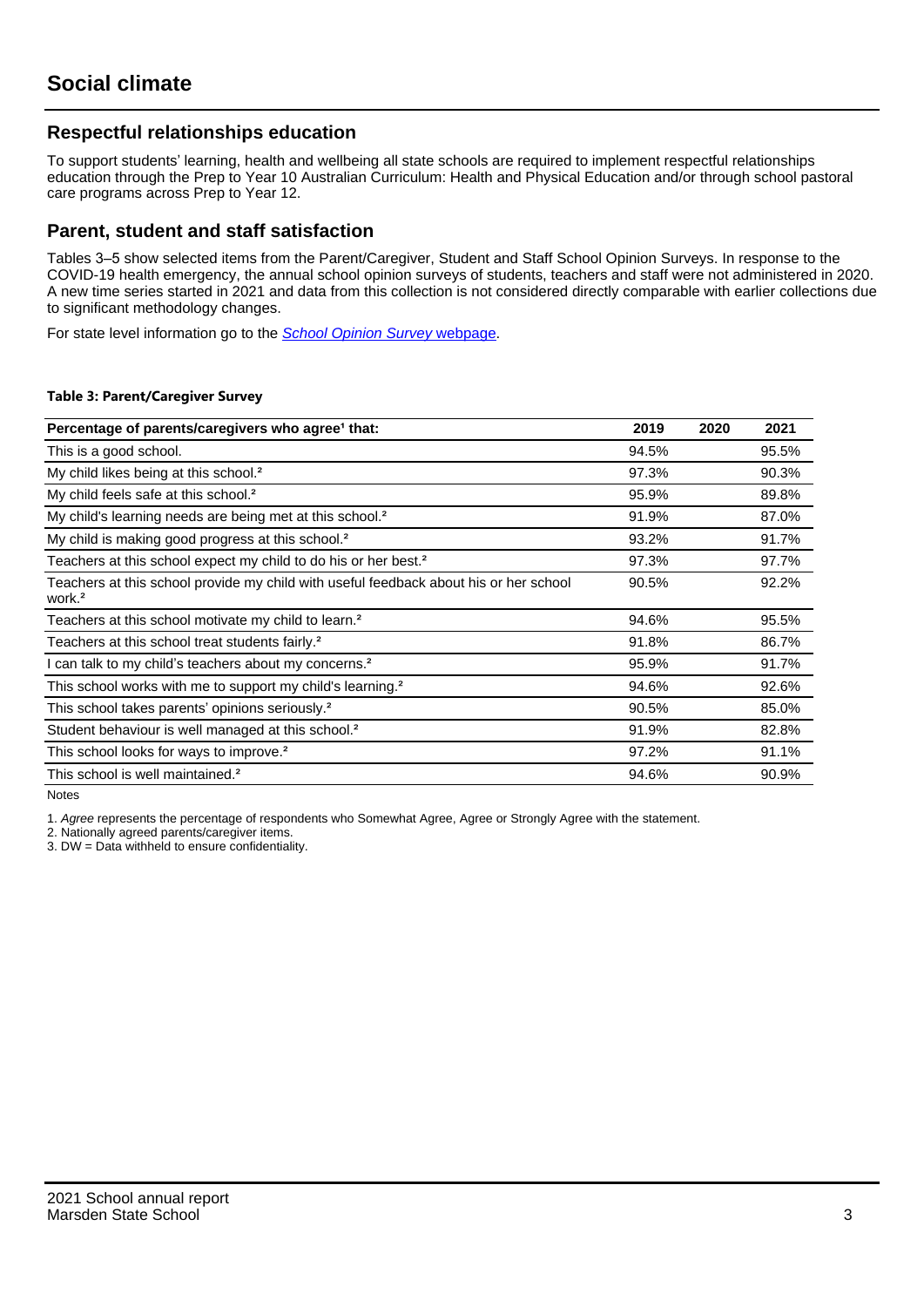#### **Table 4: Student Survey**

| Percentage of students who agree <sup>1</sup> that:                            | 2019  | 2020 | 2021  |
|--------------------------------------------------------------------------------|-------|------|-------|
| I like being at my school. <sup>2</sup>                                        | 90.6% |      | 85.2% |
| I feel safe at my school. <sup>2</sup>                                         | 90.5% |      | 85.9% |
| My teachers motivate me to learn. <sup>2</sup>                                 | 91.5% |      | 95.4% |
| My teachers expect me to do my best. <sup>2</sup>                              | 92.9% |      | 96.3% |
| My teachers provide me with useful feedback about my school work. <sup>2</sup> | 94.4% |      | 95.0% |
| Teachers at my school treat students fairly. <sup>2</sup>                      | 90.6% |      | 84.0% |
| I can talk to my teachers about my concerns. <sup>2</sup>                      | 83.2% |      | 87.9% |
| My school takes students' opinions seriously. <sup>2</sup>                     | 79.7% |      | 76.4% |
| Student behaviour is well managed at my school. <sup>2</sup>                   | 78.3% |      | 69.5% |
| My school looks for ways to improve. <sup>2</sup>                              | 95.3% |      | 91.5% |
| My school is well maintained. <sup>2</sup>                                     | 92.9% |      | 87.0% |
| My school gives me opportunities to do interesting things. <sup>2</sup>        | 92.9% |      | 92.9% |

Notes

1. Agree represents the percentage of respondents who Somewhat Agree, Agree or Strongly Agree with the statement.

2. Nationally agreed student items.

3. DW = Data withheld to ensure confidentiality.

#### **Table 5: Staff Survey**

| Percentage of staff who agree <sup>1</sup> that:                                                            | 2019   | 2020 | 2021  |
|-------------------------------------------------------------------------------------------------------------|--------|------|-------|
| I feel confident embedding Aboriginal and Torres Strait Islander perspectives across the<br>learning areas. | 95.5%  |      | 98.4% |
| I enjoy working at this school. <sup>2</sup>                                                                | 98.0%  |      | 89.4% |
| I feel this school is a safe place in which to work. <sup>2</sup>                                           | 98.0%  |      | 90.4% |
| I receive useful feedback about my work at this school. <sup>2</sup>                                        | 92.1%  |      | 83.5% |
| Students are encouraged to do their best at this school. <sup>2</sup>                                       | 100.0% |      | 97.1% |
| Students are treated fairly at this school. <sup>2</sup>                                                    | 95.9%  |      | 83.7% |
| Student behaviour is well managed at this school. <sup>2</sup>                                              | 99.0%  |      | 78.8% |
| Staff are well supported at this school. <sup>2</sup>                                                       | 94.0%  |      | 80.0% |
| This school takes staff opinions seriously. <sup>2</sup>                                                    | 92.1%  |      | 76.5% |
| This school looks for ways to improve. <sup>2</sup>                                                         | 95.0%  |      | 94.2% |
| This school is well maintained. <sup>2</sup>                                                                | 95.0%  |      | 84.6% |
| This school gives me opportunities to do interesting things. <sup>2</sup>                                   | 93.1%  |      | 88.3% |

Notes

1. Agree represents the percentage of respondents who Somewhat Agree, Agree or Strongly Agree with the statement.

2. Nationally agreed staff items.

3. DW = Data withheld to ensure confidentiality.

#### **Description of how this school manages non-attendance**

Queensland state schools manage non-attendance in line with the Queensland Department of Education procedures: [Managing Student Absences and Enforcing Enrolment and Attendance at State Schools](https://ppr.qed.qld.gov.au/pp/managing-student-absences-and-enforcing-enrolment-and-attendance-at-state-schools-procedure); and [Roll Marking in State Schools,](https://ppr.qed.qld.gov.au/pp/roll-marking-in-state-schools-procedure) which outline processes for managing and recording student attendance and absenteeism.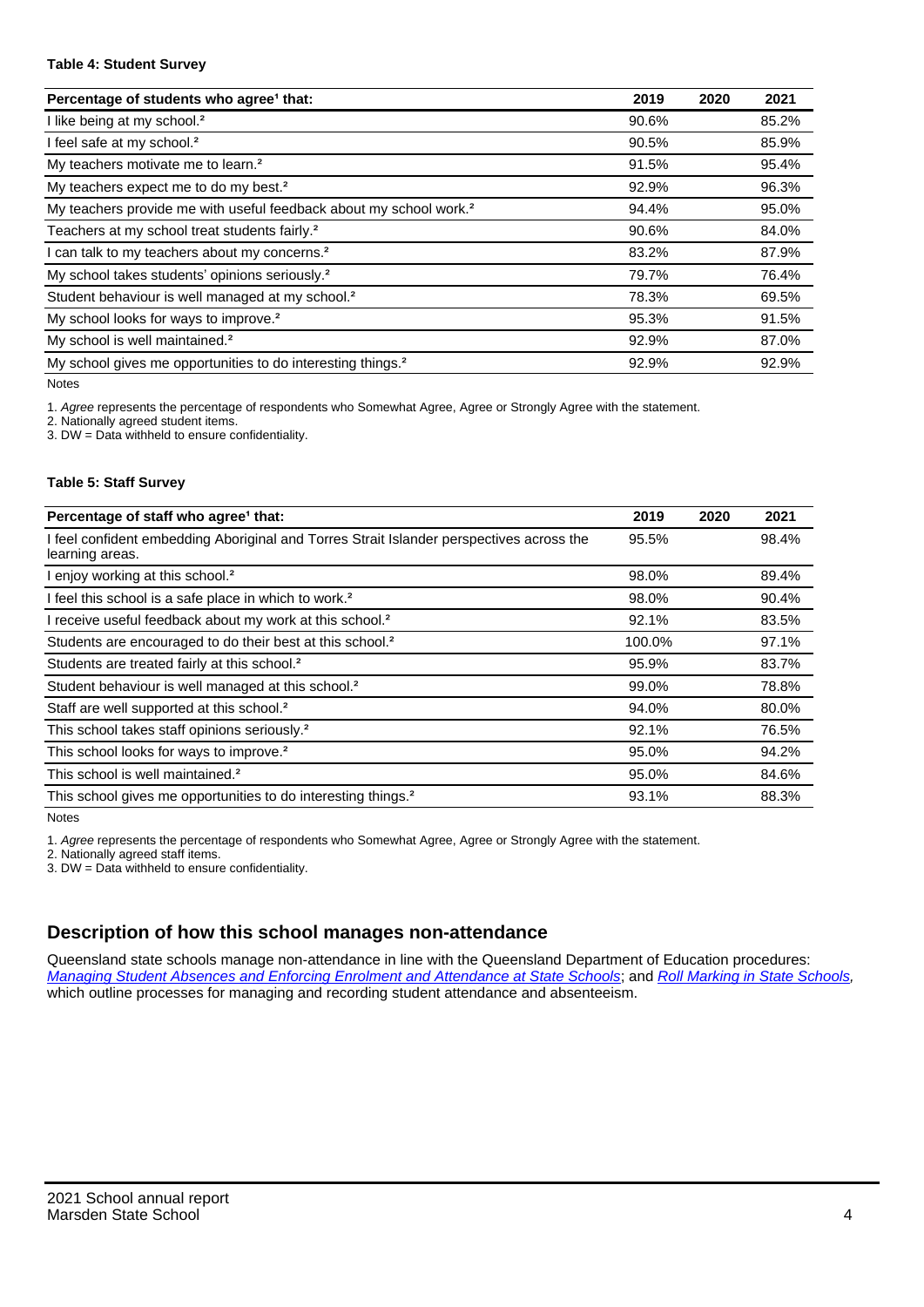#### **School disciplinary absences**

#### **Table 6: Count of school disciplinary absences at this school**

| Type of school disciplinary absence | 2019 | 2020 | 2021 |
|-------------------------------------|------|------|------|
| Short suspension                    | 115  | 77   | 131  |
| Long suspension                     | 0    |      | 5    |
| Exclusion                           | 0    |      |      |
| Total                               | 115  | 77   | 136  |

Notes

1. School disciplinary absence (SDA) data is a total of short suspensions (1–10 days), long suspensions (11–20 days), exclusions and cancellations. 2. The number of SDAs is not the number of students who received an SDA as one student may be suspended several times in a school year. Each time a student is suspended it is recorded as an additional SDA. The data does not reflect the outcomes of appeal decisions.

3. 2020 data was impacted by the COVID-19 health emergency. There were significantly fewer SDAs during the home-based learning period (the first five weeks of Term 2) compared to other years.

## **School funding**

#### **School income broken down by funding source**

School income, reported by financial year accounting cycle using standardised national methodologies and broken down by funding source is available via the  $My$  School website.

#### **How to access our income details**

- 1. Click on the My School link <http://www.myschool.edu.au/>.
- 2. Enter the school name or suburb of the school you wish to search.

|  | Search by school name or suburb |  | <b>School sector</b> |  | $\sim$ and $\sim$ represents the set of $\sim$ | <b>State</b> |  |  |  |
|--|---------------------------------|--|----------------------|--|------------------------------------------------|--------------|--|--|--|
|--|---------------------------------|--|----------------------|--|------------------------------------------------|--------------|--|--|--|

3. Click on View School Profile to access the school's profile.



4. Click on Finances and select the appropriate year to view school financial information.

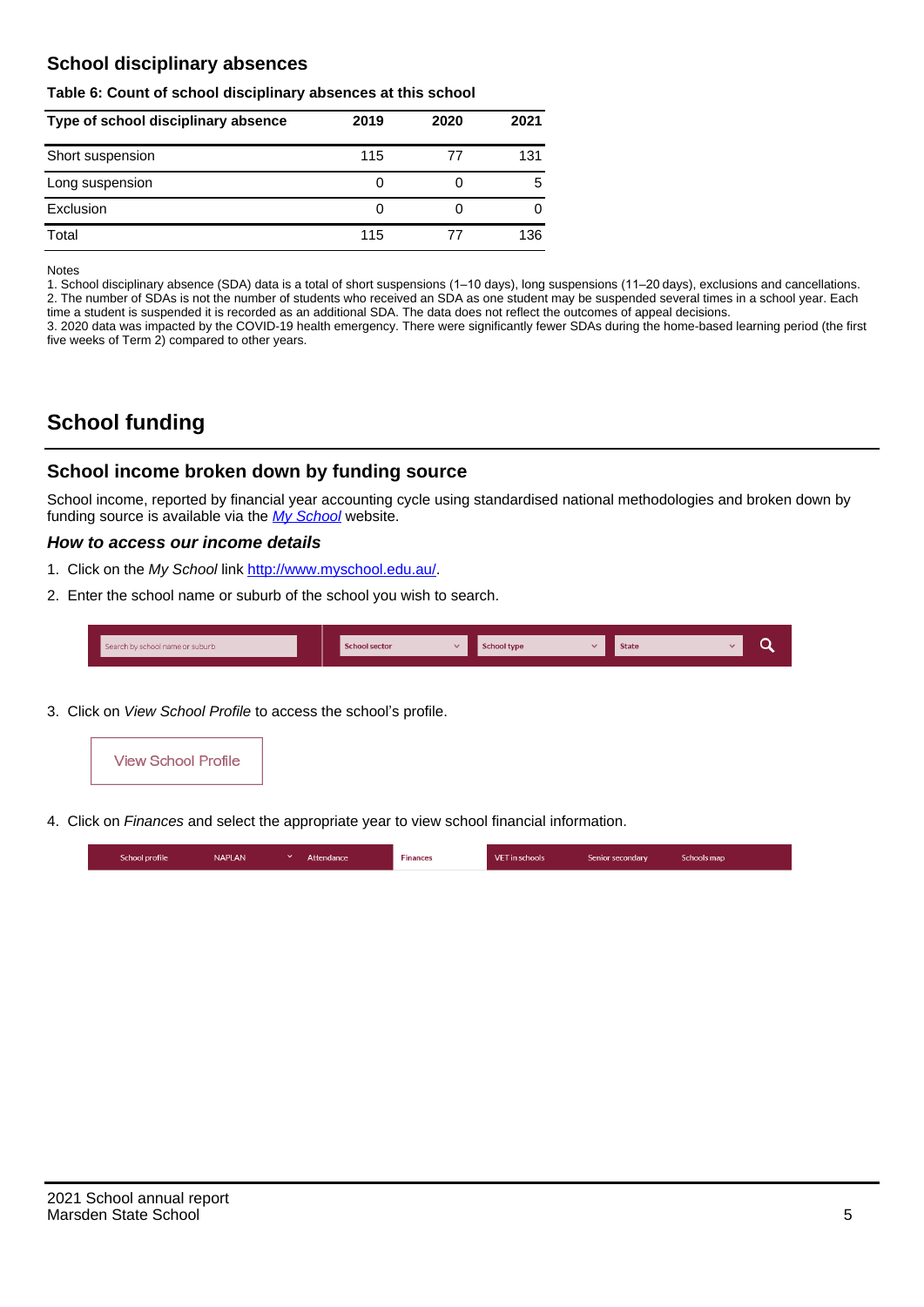### **Teacher standards and qualifications**

The Teacher registration eligibility requirements: Policy (p.1) states:

To be eligible for registration, a person must satisfy the Queensland College of Teachers (QCT) that they meet requirements regarding qualification and experience, or have otherwise met the requirements of the Australian Professional Standards for Teachers (APST). A person must also satisfy the QCT that they are suitable to teach and meet English language proficiency requirements. All these requirements are specified in the Act and the Education (Queensland College of Teachers) Regulation 2005 (the Regulation).

The qualifications required for teacher registration are successful completion of either -

- (a) a four-year initial teacher education program including teacher education studies of at least one year (e.g. a Bachelor of Education, or a double Bachelor degree in Science and Teaching) or
- (b) a one-year graduate initial teacher education program following a degree (e.g. a one-year Graduate Diploma of Education (Secondary) after a three-year Bachelor degree) or
- (c) another course of teacher education that the QCT is reasonably satisfied is the equivalent of (a) or (b). These are considered on a case-by-case basis.

For more information, please refer to the following link:

• <https://www.qct.edu.au/registration/qualifications>

## **Workforce composition**

#### **Staff composition, including Indigenous staff**

#### **Table 7: Workforce composition for this school**

|                    |      | Non-teaching staff<br><b>Teaching staff</b> |      |      |      | Indigenous staff |      |      |      |
|--------------------|------|---------------------------------------------|------|------|------|------------------|------|------|------|
| <b>Description</b> | 2019 | 2020                                        | 2021 | 2019 | 2020 | 2021             | 2019 | 2020 | 2021 |
| Headcount          | 73   | 81                                          |      | 43   | 45   | 40               | <5   |      |      |
| <b>FTF</b>         | 69   | 76                                          |      | 32   | 34   | 29               | <5   |      |      |

Notes

1. Teaching staff includes school leaders.

2. Indigenous refers to Aboriginal and Torres Strait Islander people of Australia.

3. FTE = full-time equivalent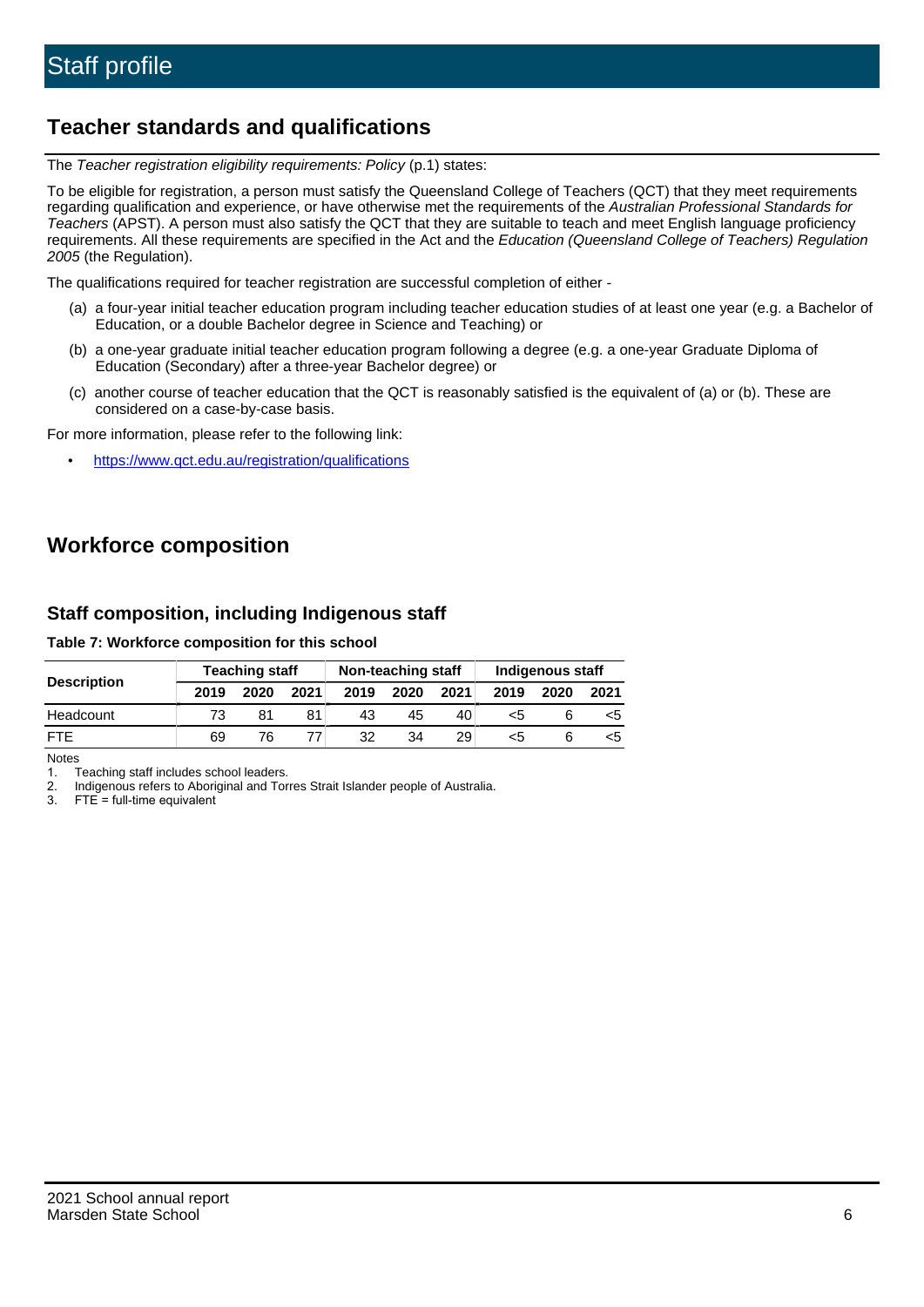## **Key student outcomes**

#### **Student attendance**

Tables 8–9 show attendance rates at this school as percentages. In 2020, the COVID-19 health emergency affected student attendance in Queensland Government schools. Comparisons between 2020 and other years' attendance data should not be made.

#### **Table 8: Overall student attendance at this school**

| <b>Description</b>                                  | 2019 | 2020 | 2021 |
|-----------------------------------------------------|------|------|------|
| Overall attendance rate for students at this school | 90%  | 83%  | 89%  |

Notes

1. The attendance rate is the full- and part-time days attended as a percentage of enrolled school days.

2. Full-time students only.

#### **Table 9: Student attendance rates for each year level at this school**

| <b>Year Level</b> | 2019 | 2020 | 2021 |
|-------------------|------|------|------|
| Prep Year         | 90%  | 80%  | 88%  |
| Year <sub>1</sub> | 86%  | 82%  | 87%  |
| Year 2            | 91%  | 83%  | 89%  |
| Year <sub>3</sub> | 90%  | 86%  | 90%  |
| Year 4            | 91%  | 82%  | 90%  |
| Year 5            | 91%  | 83%  | 87%  |
| Year <sub>6</sub> | 91%  | 85%  | 90%  |

Notes

1. The attendance rate is the full- and part-time days attended as a percentage of enrolled school days.

2. Full-time students only.

3. DW = Data withheld to ensure confidentiality